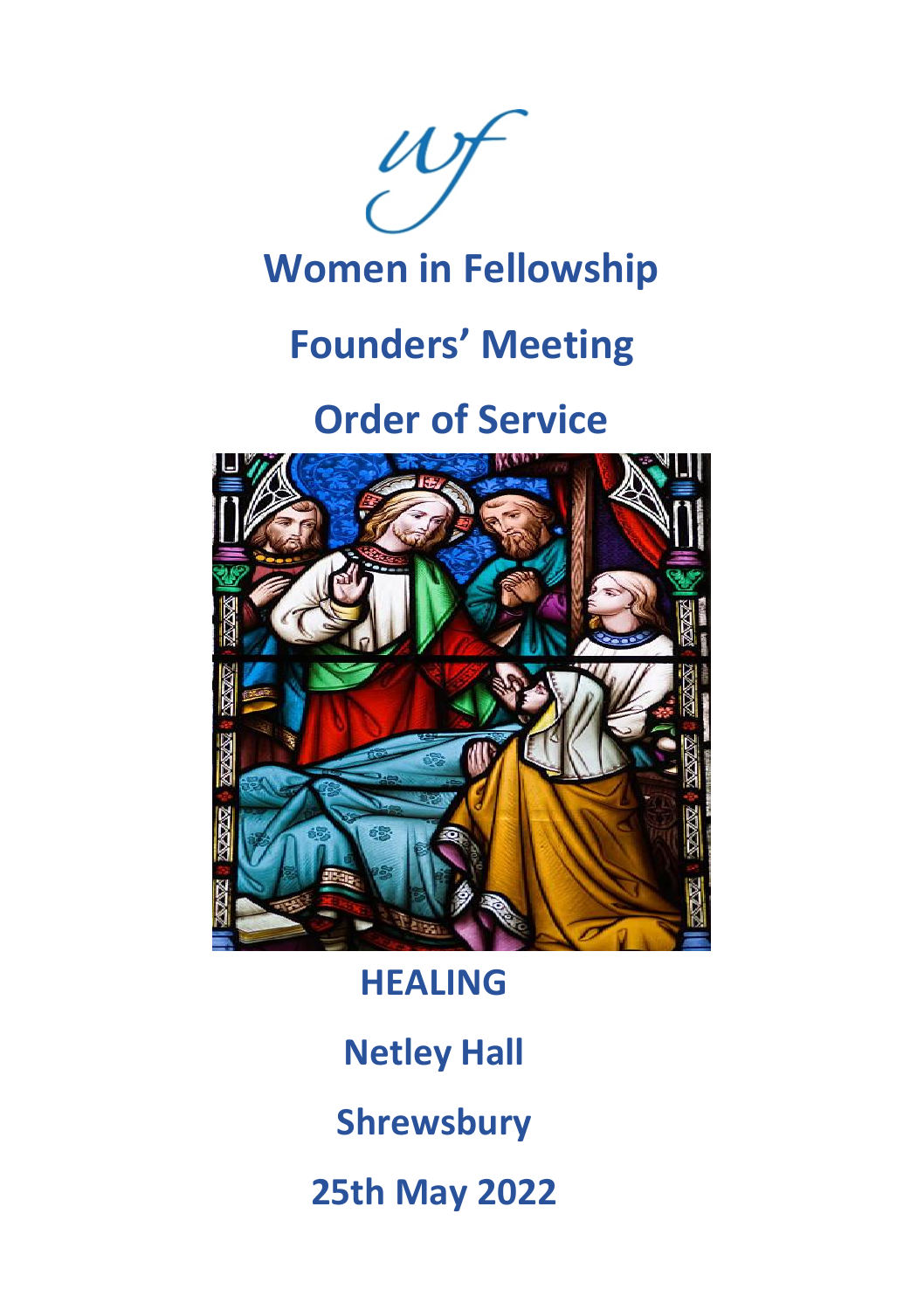

### **The Reverend Samuel Mann**

Born in the Black Country, before growing up on Clee Hill, Sam considers himself very much a Shropshire lad (and a passionate Wolves FC fan!). He trained for ministry at Cuddesdon, was ordained in 2017, and served three years as Curate of Coalbrookdale, Ironbridge, and Little Wenlock parishes. He was installed as Rector of the Apedale group of parishes (Hope Bowdler,

Cardington, Eaton-under-Hewood, Rushbury) in 2020.

### **The Venerable Paul Wyndham Thomas, Archdeacon of Salop**



He was born in the Vale of Glamorgan and educated at Cardiff High School, Oriel College and Wycliffe Hall, Oxford. He was ordained deacon in 1979 and priest in 1980. After a curacy at Llangnwyd with Maesteg, he was Team Vicar of Langport from 1985 to 1990 and Priest in Charge of Thorp Arch and Walton from 1990 to 1993. From 1993 to 2004 Paul was Vicar of Nether with Upper Poppleton, Parish

Development Advisor to the Diocese of Lichfield from 2004 to 2011 and Priest in Charge of Forton and Archdeacon of Salop since 2011.He lives in Tong with his wife June. They are hosting a young Ukrainian family.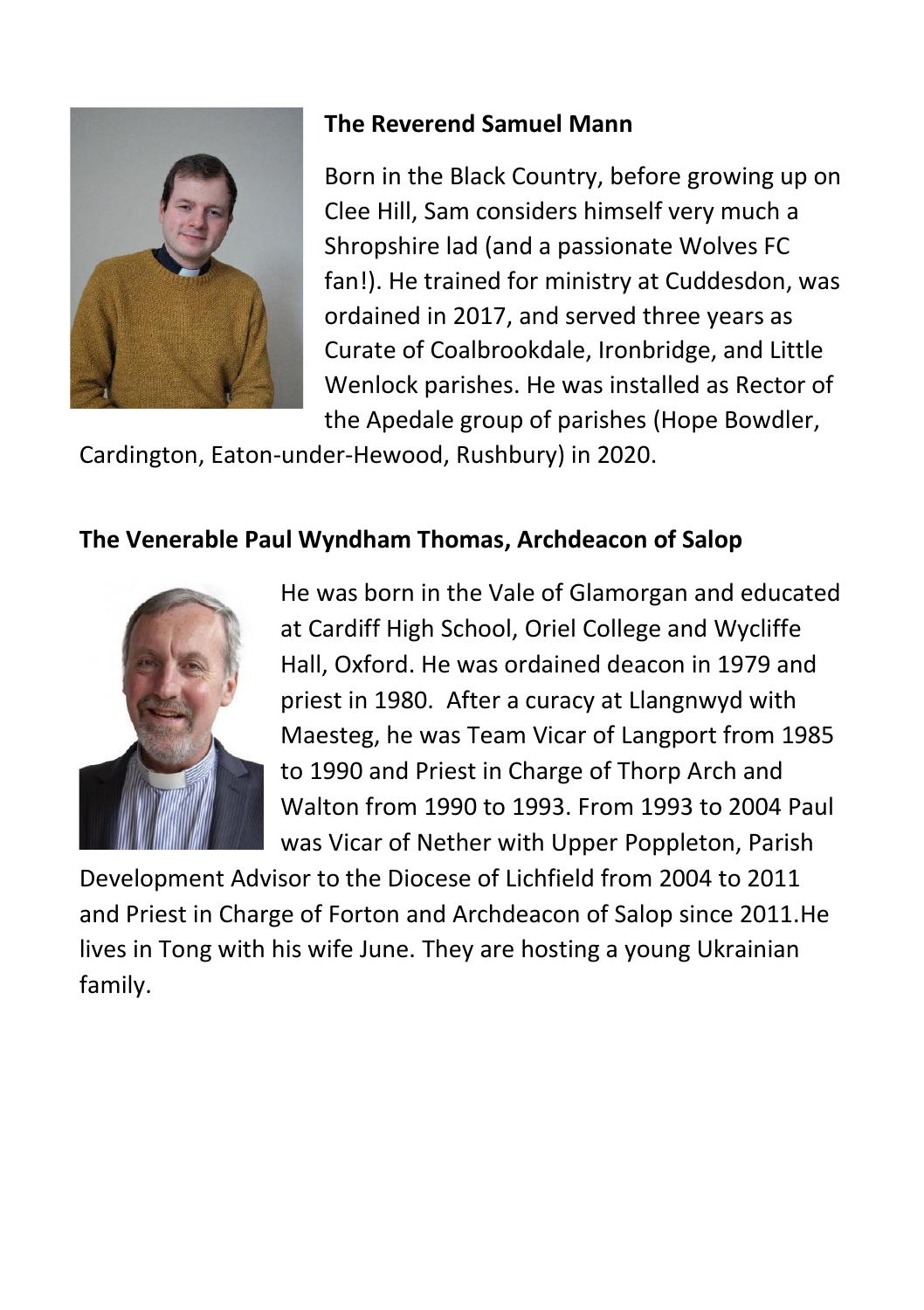#### *Led by The Reverend Samuel Mann*

### **Introduction and Welcome**

**Our fellowship is with Christ and one with another. We meet within that fellowship to offer praise and thanks to God, to ask his forgiveness and to pray for one another and the needs of the world.**

#### **Hymn**

Be still, for the presence of the Lord, the Holy One, is here. Come, bow before him now, with reverence and fear. In Him no sin is found, we stand on holy ground. Be still, for the presence of the Lord, The Holy one, is here. Be still, for the glory of the Lord is shining all around; he burns with holy fire, with splendour he is crowned. How awesome is the sight, our radiant King of light!

Be still, for the glory of the Lord is shining all around.

Be still, for the power of the Lord is moving in this place; he comes to cleanse and heal, to minister his grace. No work too hard for him, in faith receive from him. Be still, for the power of the Lord is moving in this place.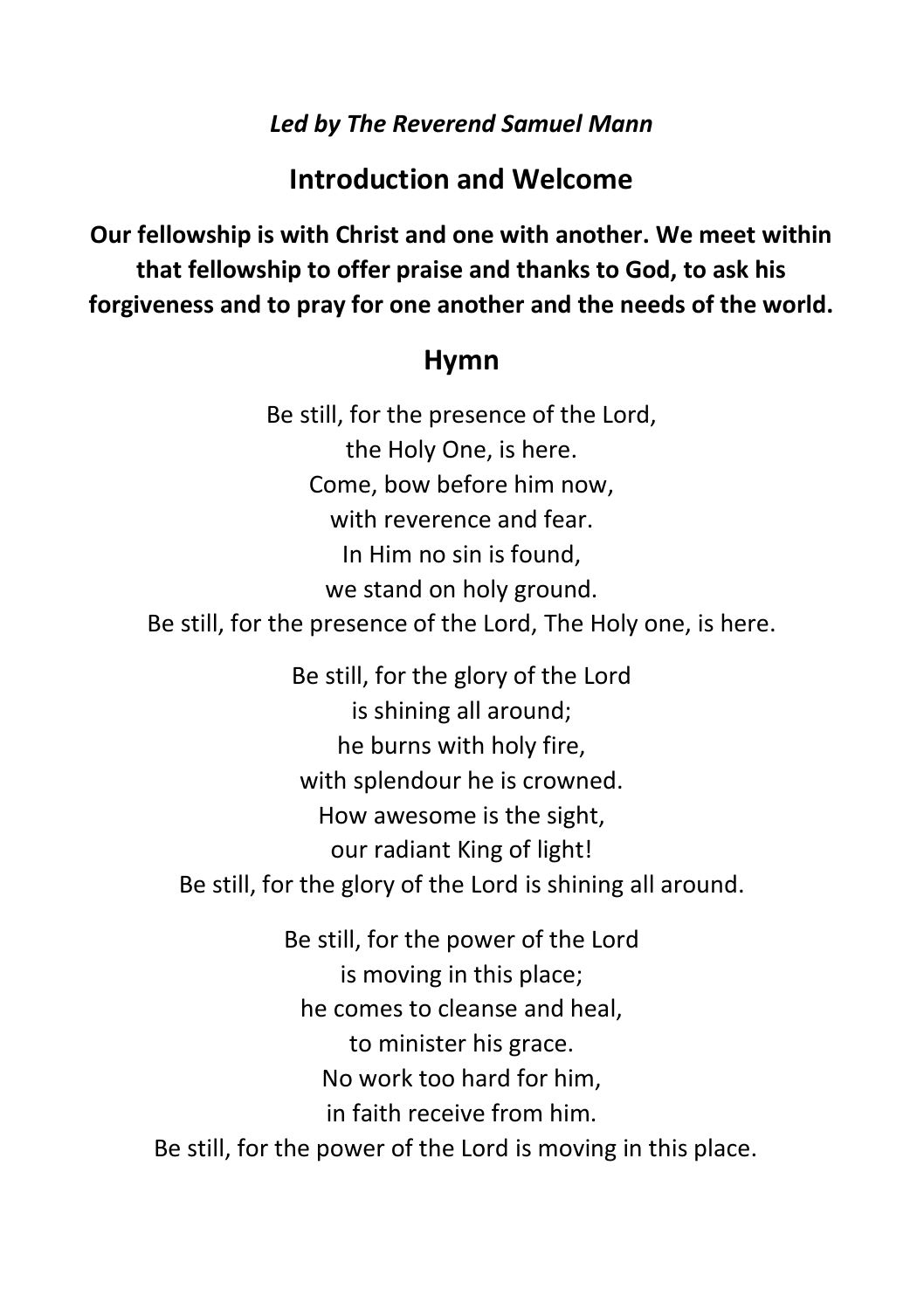# **Confession**

The sun of righteousness has dawned with healing in his wings. Let us come to the light of Christ and confess our sins.

> **Lord our God, in our sin we have avoided your call. Our love for you is like a morning cloud, like the dew that goes away early. Have mercy on us; deliver us from judgment, bind up our wounds and revive us; in Jesus Christ our Lord. Amen.**

# **Absolution**

# **Opening Prayer**

Be with us, Spirit of God; **nothing can separate us from your love.** Breathe on us, breath of God; **fill us with your saving power.** Speak in us, wisdom of God; **bring strength, healing and peace.** 

> The Lord is here. **His Spirit is with us.**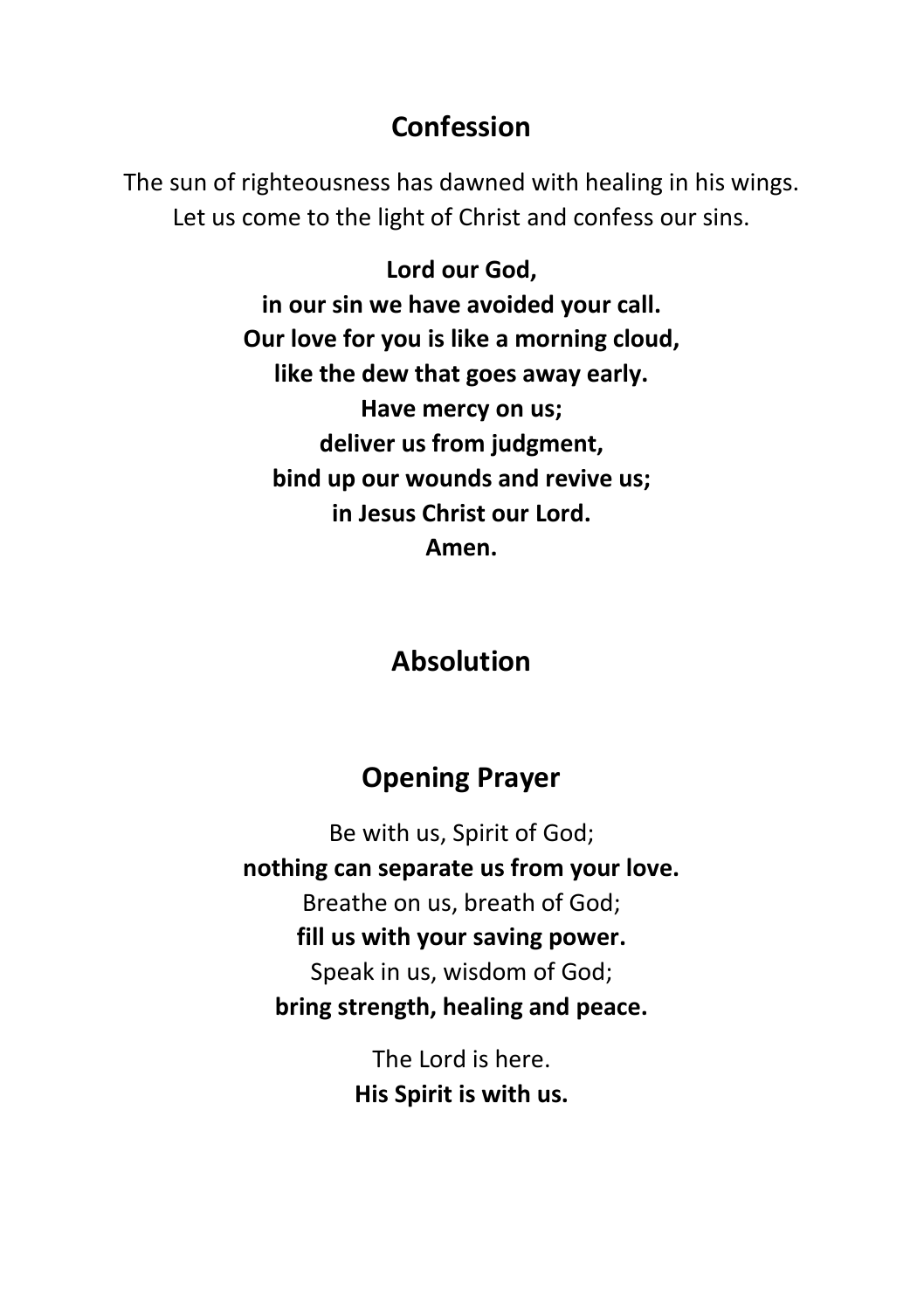# **Hearing God's word—The 1st Reading is taken from the Book of Isaiah Chapter 42, verses 5-9**

### **Read by Emily Hutchings, Central Chairman**

Thus says God, the LORD, who created the heavens and stretched them out, who spread out the earth and what comes from it, who gives breath to the people upon it and spirit to those who walk in it: I am the LORD, I have called you in righteousness, I have taken you by the hand and kept you; I have given you as a covenant to the people, a light to the nations, to open the eyes that are blind, to bring out the prisoners from the dungeon, from the prison those who sit in darkness. I am the LORD, that is my name; my glory I give to no other, nor my praise to idols. See, the former things have come to pass, and new things I now declare; before they spring forth, I tell you of them.

> For the Word of the Lord, **thanks be to God.**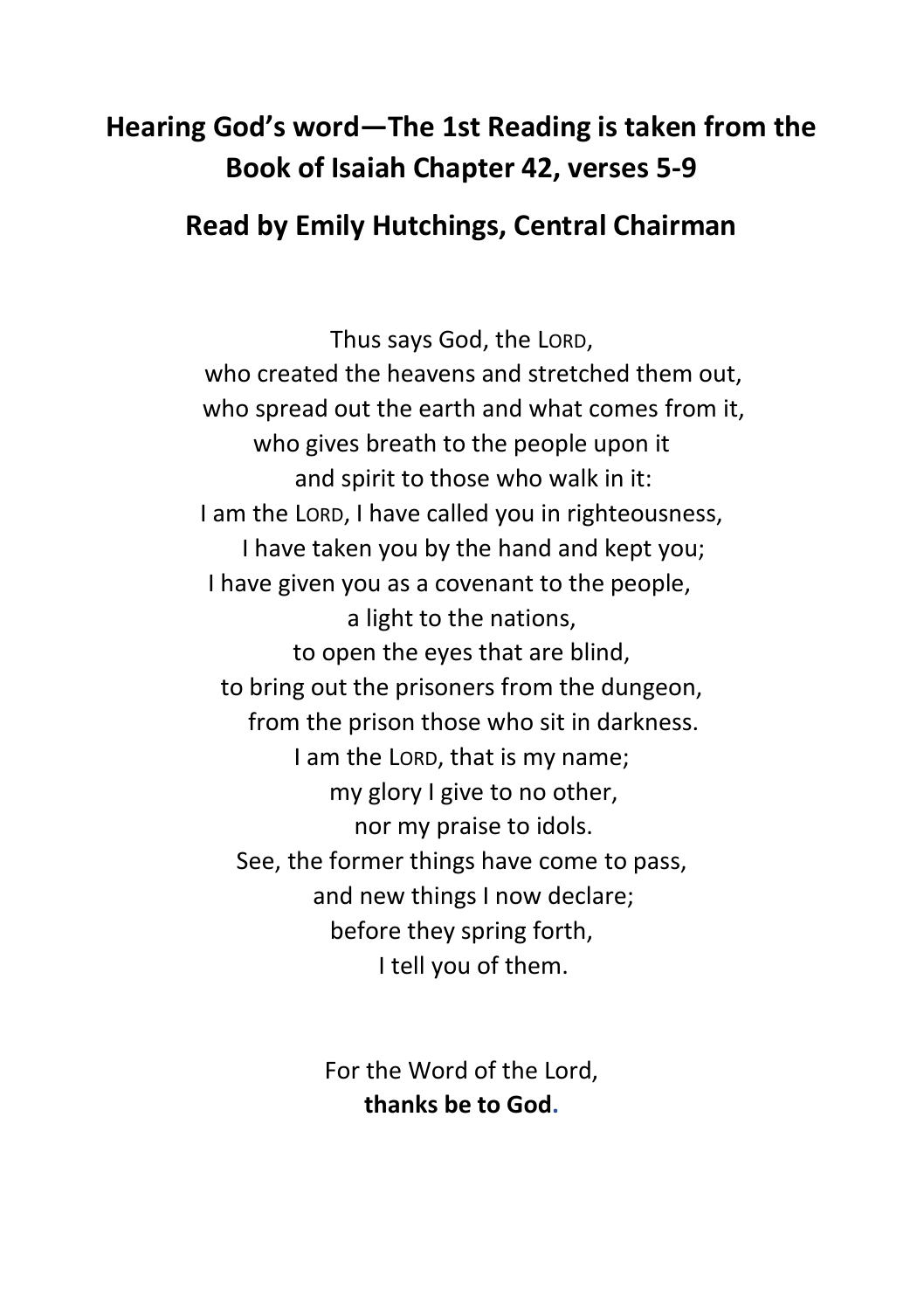#### **Hymn**

Great is thy faithfulness, O God my Father, there is no shadow of turning with Thee; thou changest not, thy compassions, they fail not; as thou hast been thou forever will be.

> *Great is thy faithfulness! Great is thy faithfulness! Morning by morning new mercies I see; all I have needed thy hand hath provided, great is thy faithfulness, Lord, unto me!*

Summer and winter, and springtime and harvest, sun, moon and stars in their courses above, join with all nature in manifold witness to thy great faithfulness, mercy and love.

*Great is thy faithfulness! Great is thy faithfulness! Morning by morning new mercies I see; all I have needed thy hand hath provided, great is thy faithfulness, Lord, unto me!*

Pardon for sin and a peace that endureth, thine own dear presence to cheer and to guide; strength for today and bright hope for tomorrow, blessings all mine, with ten thousand beside!

*Great is thy faithfulness! Great is thy faithfulness! Morning by morning new mercies I see; all I have needed thy hand hath provided, great is thy faithfulness, Lord, unto me!*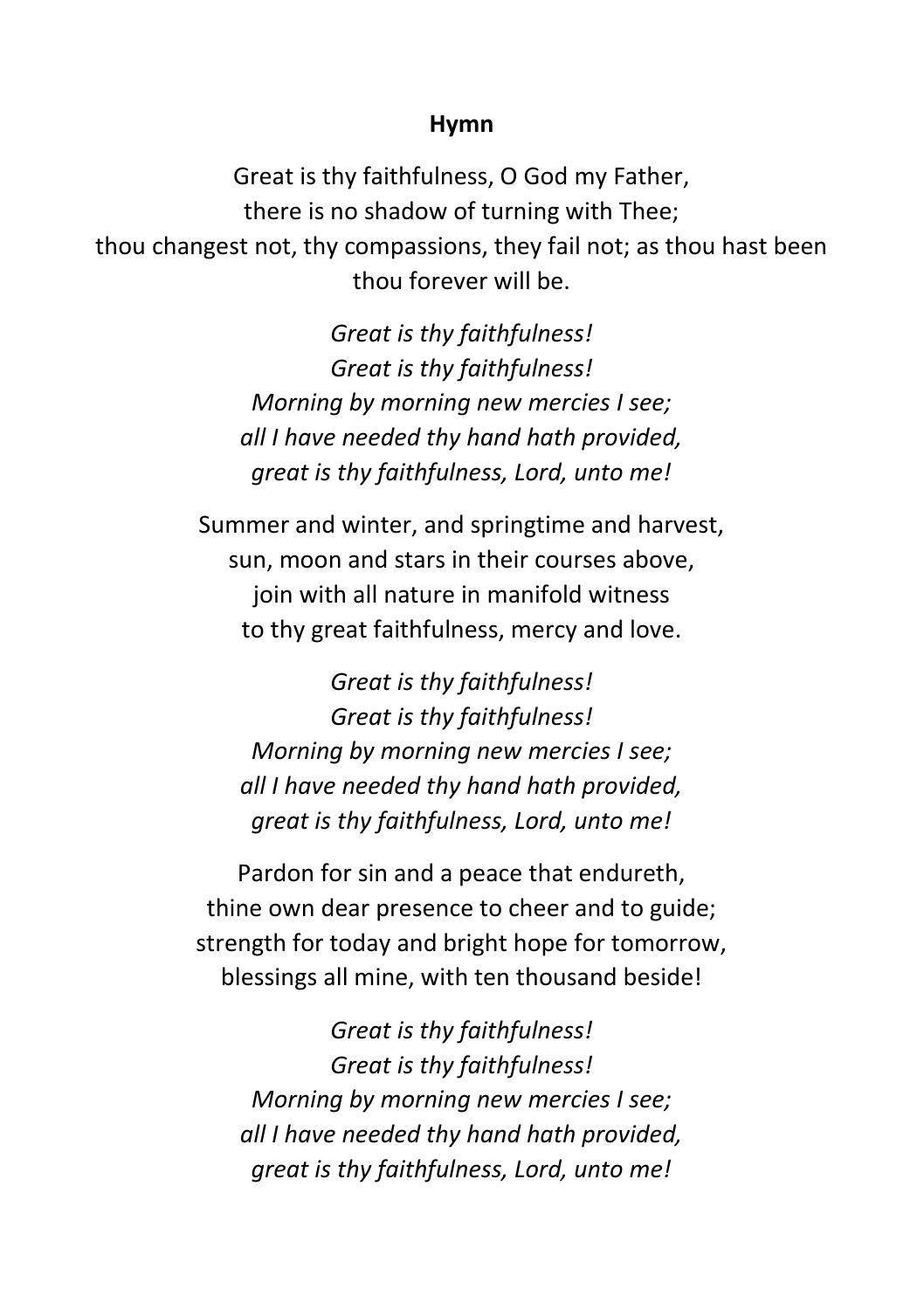# **Hearing God's word— The 2nd Reading is taken from The Gospel according to Mark Chapter 10, verses 46-52 Read by Mary Rose Bone, Chairman Shrewsbury WF**

They came to Jericho.

As Jesus and his disciples and a large crowd were leaving Jericho, Bartimaeus son of Timaeus, a blind beggar, was sitting by the roadside. When he heard that it was Jesus of Nazareth, he began to shout out and say, 'Jesus, Son of David, have mercy on me!' Many sternly ordered him to be quiet, but he cried out even more loudly, 'Son of David, have mercy on me!' Jesus stood still and said, 'Call him here.' And they called the blind man, saying to him, 'Take heart; get up, he is calling you.' So throwing off his cloak, he sprang up and came to Jesus. Then Jesus said to him, 'What do you want me to do for you?' The blind man said to him, 'My teacher, let me see again.' Jesus said to him, 'Go; your faith has made you well.' Immediately he regained his sight and followed him on the way.

For the Word of the Lord, **thanks be to God.**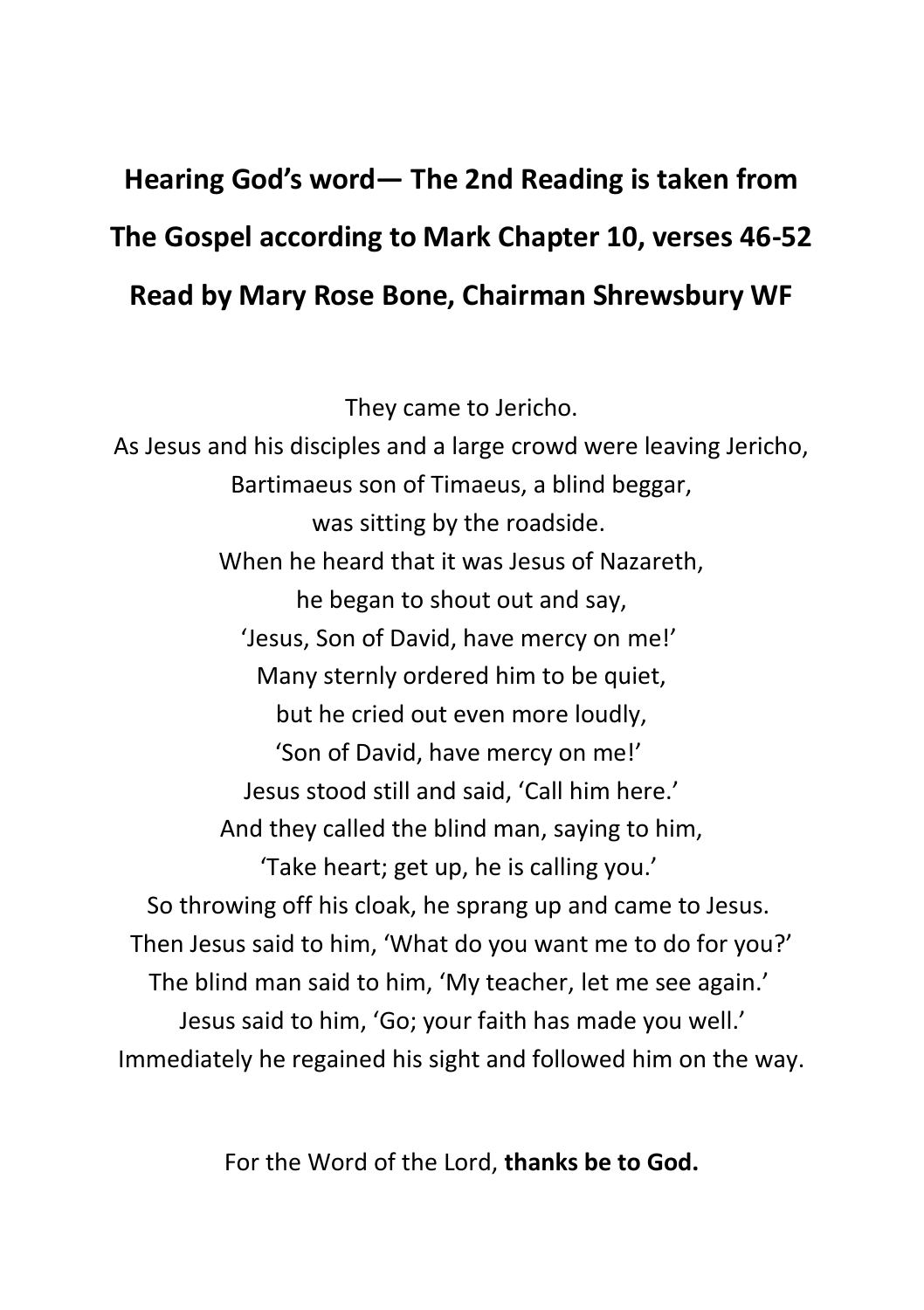# **Address The Venerable Paul Thomas**

# **Prayers of Intercession Led by Sally Rhodes and Anne Sharpe**

Let us Pray

Lord we pray for your blessing to rest upon this place today. We are thankful for our precious times of fellowship and pray that it will continue to stimulate and sustain us, and bring joy to future members. We are grateful for Women in Fellowship and we pray for our Central Chairman Emily Hutchings and her Executive Committee.

Lord in your mercy, **Hear our prayer**

Lord, you are the only source of health and healing. In you there is calm, and the only true peace in the universe. Grant to each one of us an awareness of your presence, and give us perfect confidence in you. In all pain, weariness and anxiety teach us to yield ourselves to your never failing care, knowing that your love and power surround us, trusting in your wisdom and providence to give us health and strength and peace.

Lord in your mercy, **Hear our prayer**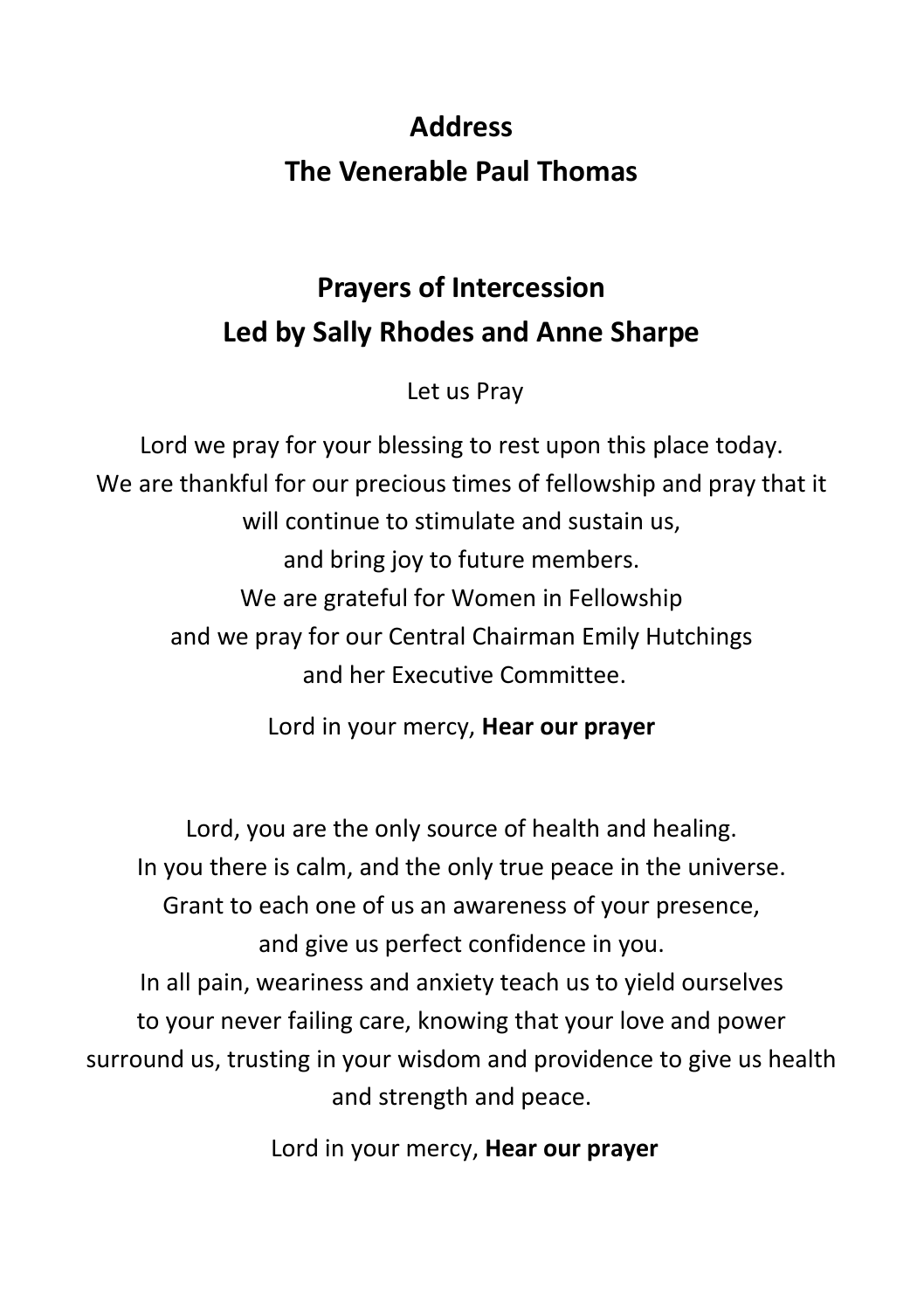We pray for those who are less fortunate than ourselves: those who live in developing countries and countries where there is very little stability. Teach us to be ever mindful of those who are weary with the relentless struggle to keep alive; for those who can never look forward to a good meal and a comfortable bed, and those who barely have the necessities of life, much less its extras. Lord in your mercy, **Hear our prayer**

We pray for people who are anxious about their mental or physical health. Help them to have confidence in those with medical knowledge to diagnose illness and care for the sick. Give them courage, hope and peace, and the knowledge that you are present in their weakness, pain and suffering. We pray especially for those who have no one to help them, that in their loneliness they may know that you are with them. Lord in your mercy, **Hear our prayer**

We pray for those whose hearts have been saddened by the death of someone close and dear to them, for members of our families who have died and whose anniversary we recall. May we experience the comfort of the Holy Spirit within us, and the fellowship of the Church Family around us until we are reunited once more in your heavenly kingdom. We pray for families throughout the world who have lost loved ones both through tragic events and through natural causes. May they also experience the comfort of the Holy Spirit within them and the love and fellowship of the Church Family around them.

Lord in your mercy, **Hear our prayer**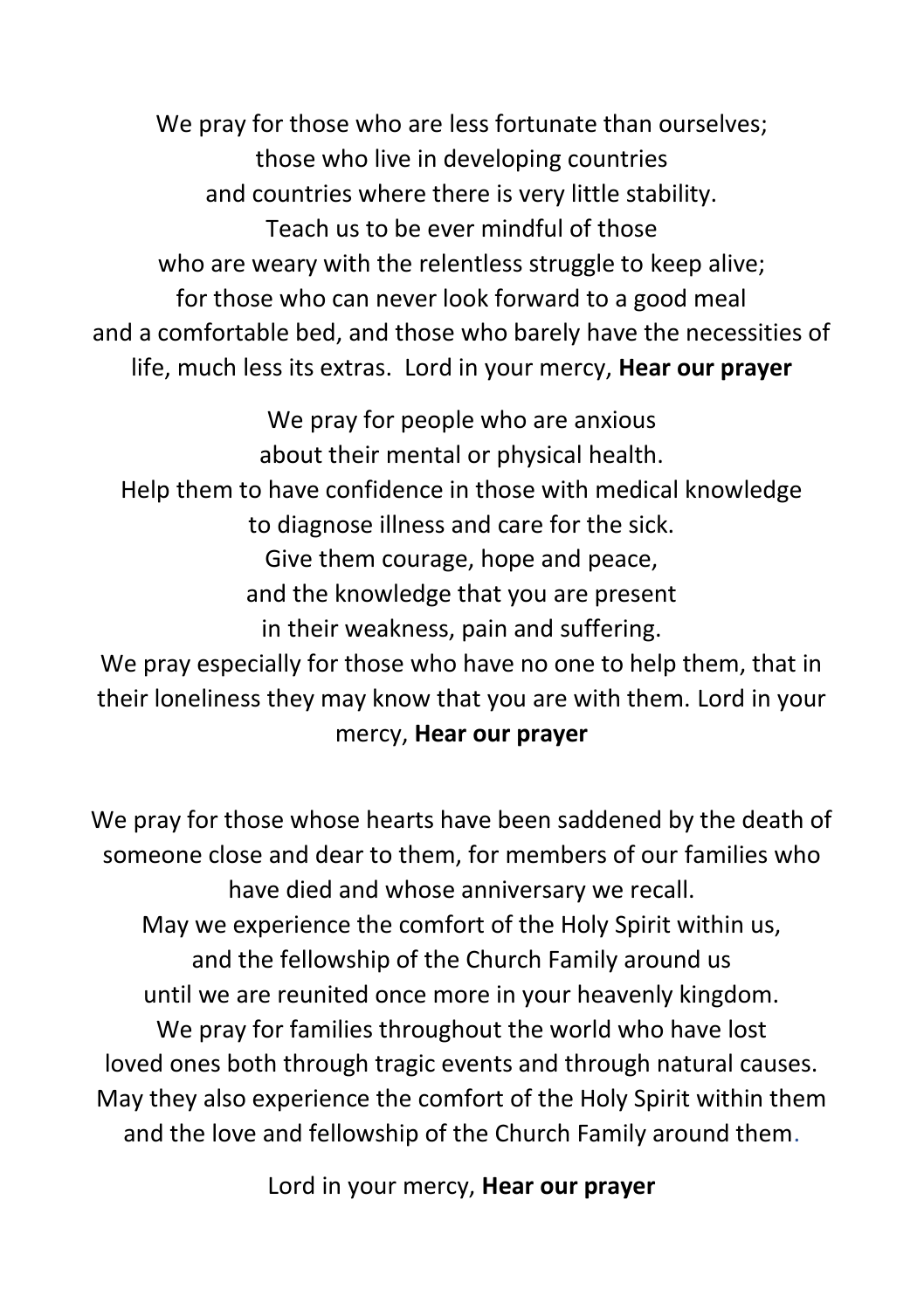Lord, our hearts are burdened for those known to us who are hurting right now. We ask that you would be their comforter, that you would cover them with your infinite grace and mercy, surrounding them in peace. We pray for fresh grace, for renewed strength, for your goodness and mercy over their lives today.

May they be wrapped in your love, kept safe and cherished, and may your healing powers breathe across them. Lord, thank you that you are always with us, that your presence is mighty and you hear our prayers on behalf of those we love. We ask that you would show yourself strong on their behalf. We know and believe beyond any doubt, that your healing powers and love will never fail. Lord in your mercy, **Hear our prayer**

Especially at this time we pray for the people of Ukraine.

We pray for peace and the laying down of weapons. We pray for those at risk and in fear, that your Spirit of comfort would draw near to them. Thank you for the outpouring of generous hospitality and help for the millions fleeing from Ukraine. Please protect, guide and provide for these families and individuals as they journey and settle. We pray for those with power over war or peace, for wisdom, discernment and compassion to guide their decisions. Above all we continue to pray that you will bring justice to this whole situation. Please bring this conflict to an end without further loss of life. Lord in your mercy, **Hear our prayer**

Lord, we don't know what the future holds,

- but we believe you are holding us and won't let go. We are keen to feel your presence surrounding us.
- Thank you that no matter what we face, we know you are still greater. We praise you for your truth and healing.
	- Help us to live strongly and walk wisely, filled by the power of your Spirit within us. Lord in your mercy, **Hear our prayer**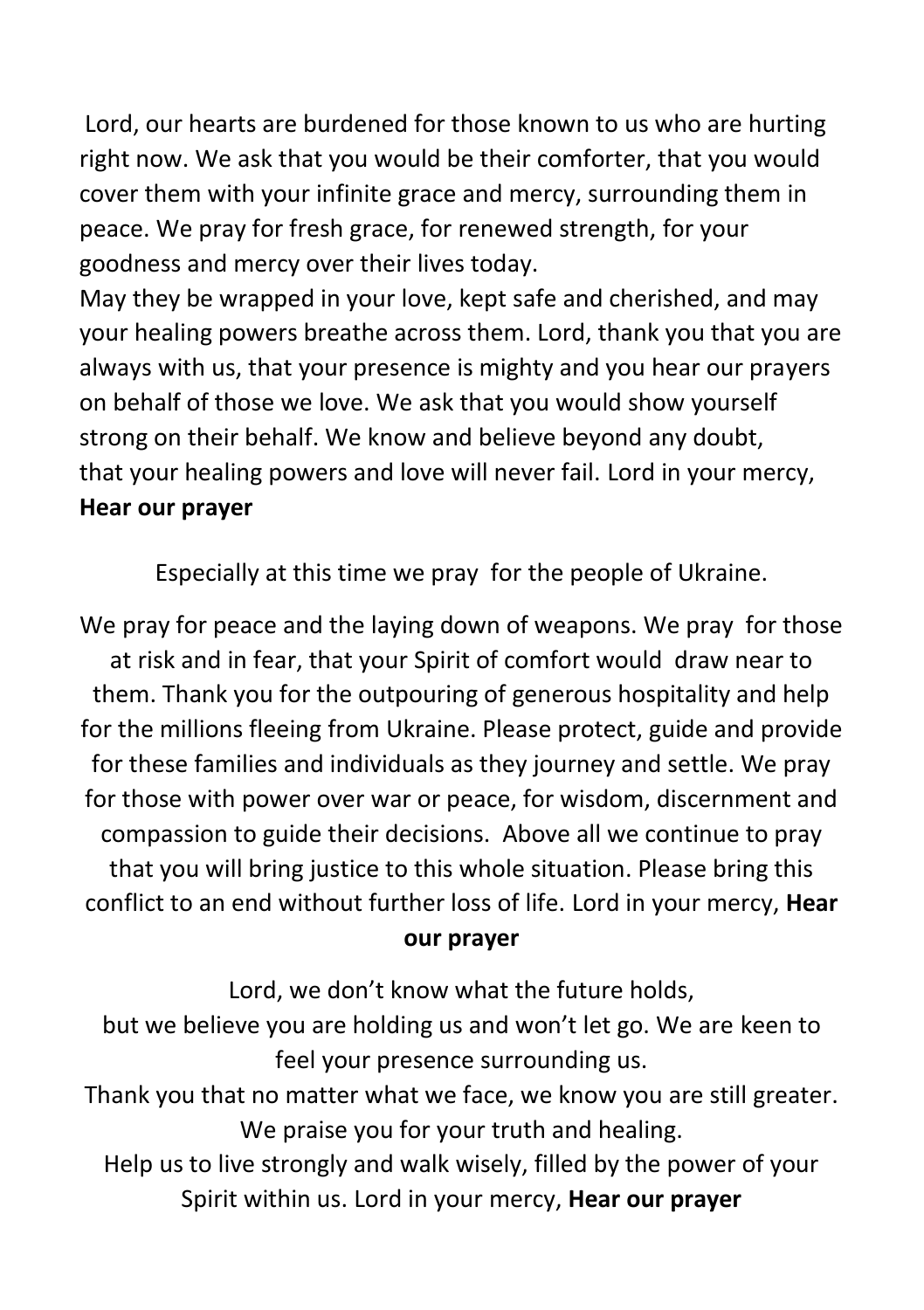Let us say together the Prayer for Women in Fellowship

# **Prayer for Women In Fellowship**

**Lord we ask you to watch over our Fellowship and to direct its purposes, to be at the centre of all its activities, and to fulfil its prayers.**

**Make it outward looking, compassionate and caring and enable its members to be united in its aims. May the Holy Spirit's power guide and sustain us, and His energy renew and inspire us. For Jesus Christ's sake.**

**Amen.** 

# **The Lord's Prayer**

**Our Father, who art in heaven, hallowed be thy name. Thy kingdom come; thy will be done, on earth as it is in heaven. Give us this day our daily bread. And forgive us our trespasses, as we forgive those who trespass against us. And lead us not into temptation; but deliver us from evil. For thine is the kingdom, the power and the glory, for ever and ever. Amen.**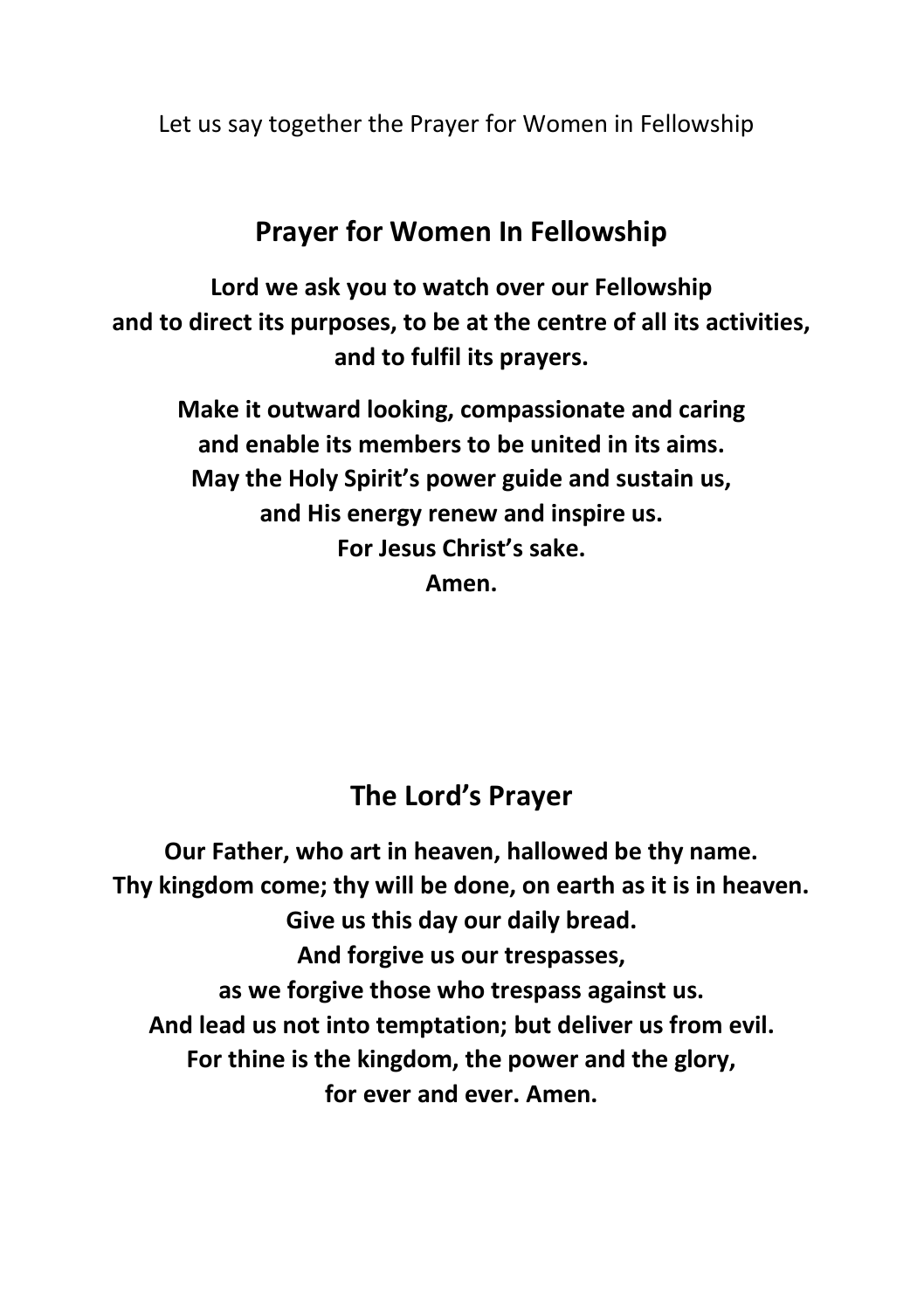### **Taize chant: O Lord, hear my prayer**

O Lord, hear my prayer O Lord, hear my prayer When I call, answer me. O Lord, hear my prayer O Lord, hear my prayer Come and listen to me. *(x 3)*

The peace of the Lord be always with you. **And also with you**

#### **Hymn**

O Lord, my God, when I in awesome wonder consider all the works thy hands have made, I see the stars, I hear the mighty thunder, thy power throughout the universe displayed.

*Then sings my soul, my saviour God to thee, how great thou art, how great thou art! Then sings my soul, my saviour God to thee, how great thou art, how great thou art!*

And when I think that God, his Son not sparing, sent him to die, I scarce can take it in that on the cross, my burden gladly bearing, he bled and died to take away my sin.

*Then sings my soul, my saviour God to thee, how great thou art, how great thou art!*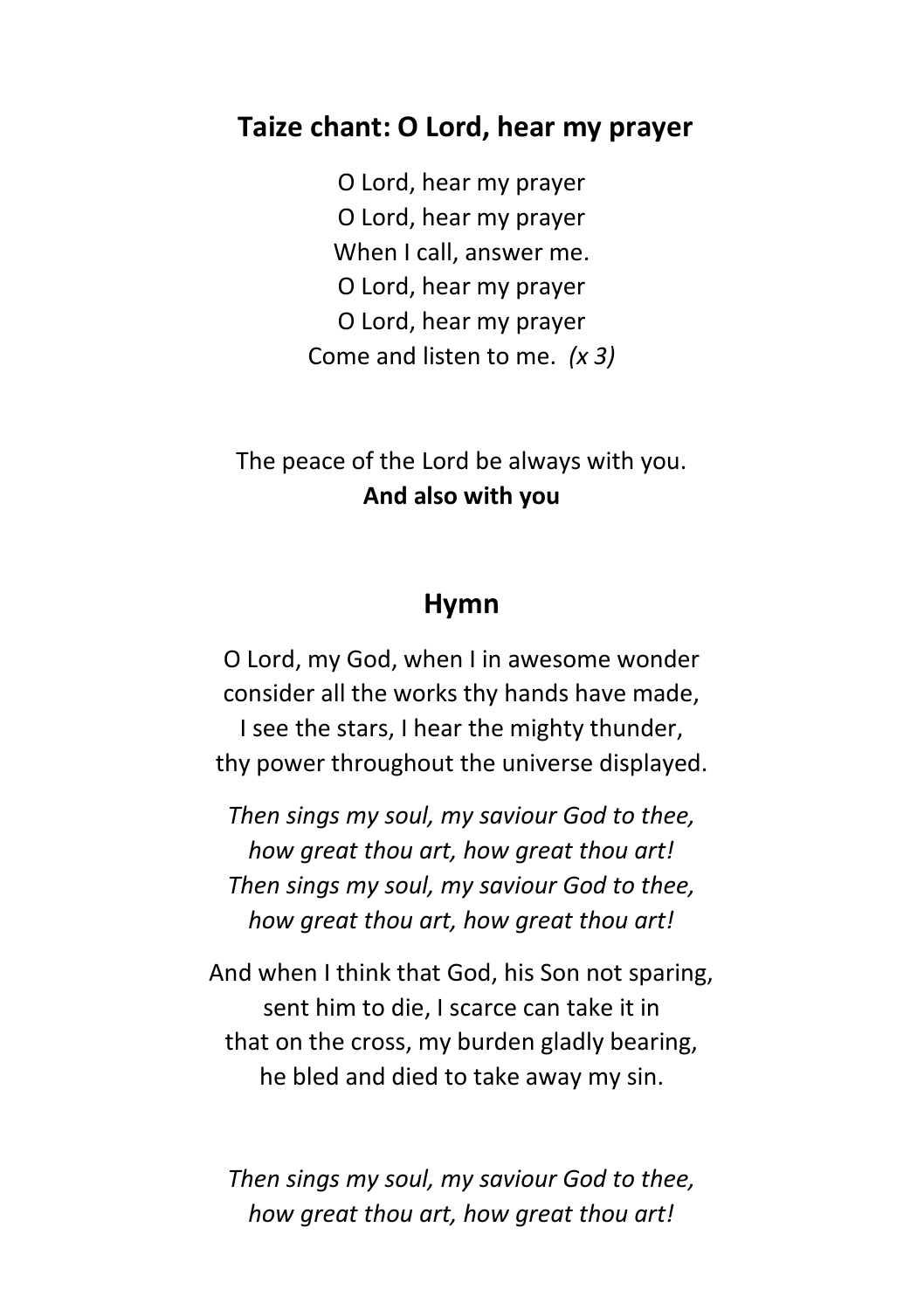*Then sings my soul, my saviour God to thee, how great thou art, how great thou art!*

When Christ shall come with shout of acclamation and take me home, what joy shall fill my heart; when shall I bow in humble adoration, and there proclaim: 'My God how great thou art!'

*Then sings my soul, my saviour God to thee, how great thou art, how great thou art! Then sings my soul, my saviour God to thee, how great thou art, how great thou art!*

### **Final Blessing**

### **Dismissal**

Let us bless the Lord **Thanks be to God**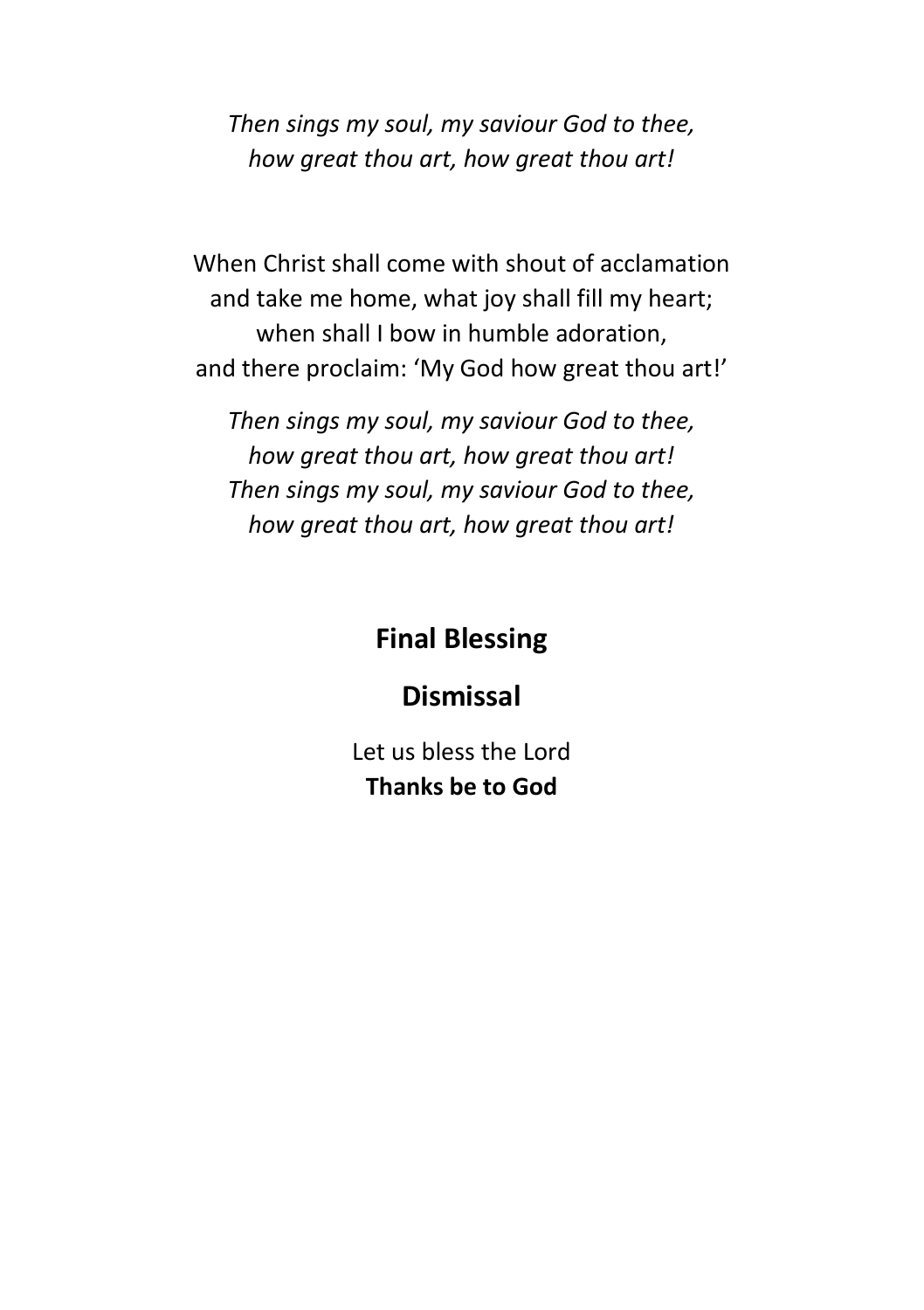### **Final Hymn**

Thine be the glory, risen, conquering Son, endless is the victory thou o'er death hast won; angels in bright raiment rolled the stone away, kept the folded grave-clothes where Thy body lay. *Thine be the glory, risen, conquering Son; endless is the victory thou o'er death has won.*

Lo! Jesus meets us, risen from the tomb; lovingly He greets us, scatters fear and gloom. Let the church with gladness hymns of triumph sing, for the Lord now liveth; death hath lost its sting. *Thine be the glory, risen, conquering Son; endless is the victory thou o'er death hast won.*

No more we doubt thee, glorious Prince of Life! Life is nought without thee: aid us in our strife. Make us more than conquerors through Thy deathless love. Bring us safe through Jordan to Thy home above. *Thine be the glory, risen, conquering Son; endless is the victory thou o'er death hast won.*

#### **There will be a retiring collection**

#### **which will be donated to St Christopher's Hospice.**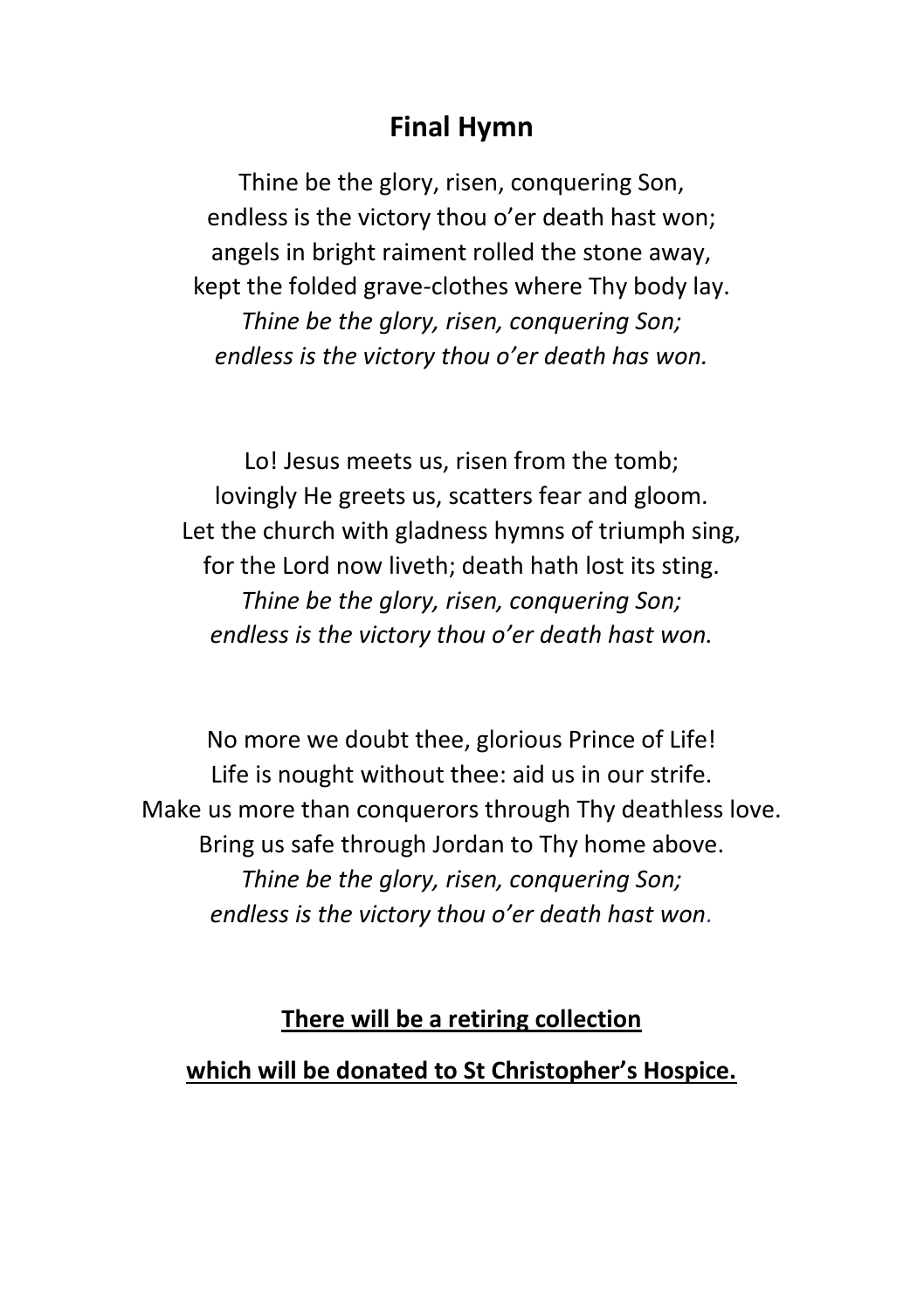# **Extracts from A Shropshire Lad**

#### **by A E Houseman**

What are those blue remembered hills. What spires, what farms are those?

> That is the land of lost content, I see it shining plain,

Clunton and Clunbury, Clungunford and Clun, Are the quietest places under the sun. In valleys of springs of rivers, Ony and Teme and Clun, The country for easy livers, The quietest under the sun,

High the vanes of Shrewsbury gleam Islanded in Severn stream; The bridges from the steepled crest Cross the water east and west.